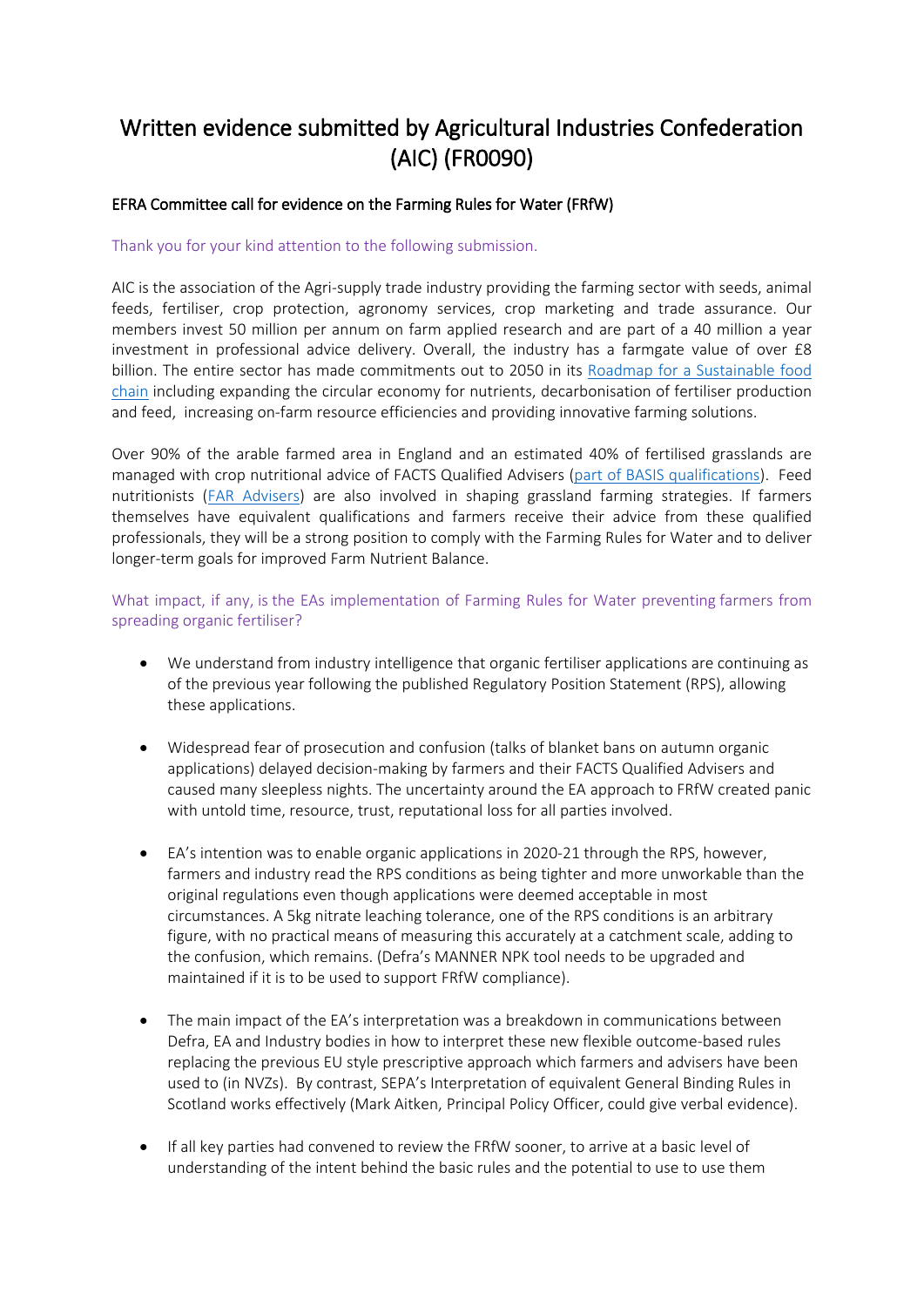consistently and flexibly to advance the way in which organic manures are managed and applied to land, the current issues could have been avoided.

- No change in policy or costs for organic fertilisers were articulated by Defra in 2018, or included in the regulatory impact assessment and consistency with existing regulations was the stated intention in *Defra's communications package for Defra. EA and Defra Group staff, partners and stakeholders to the communication of activity of farming rules for water*. In turn, industry did not pass on a change in expectation or approach to farmers and advisers.
- With new targets for water and air on the horizon and anticipated Environmental Permits for the dairy and beef sector by 2025 and Industry's own leadership campaign for improved [Farm](https://www.nutrientmanagement.org/latest-information/news/aic-calls-on-the-industry-to-jointly-achieve-nutrient-balance/) [Nutrient](https://www.nutrientmanagement.org/latest-information/news/aic-calls-on-the-industry-to-jointly-achieve-nutrient-balance/) [Balance](https://www.nutrientmanagement.org/latest-information/news/aic-calls-on-the-industry-to-jointly-achieve-nutrient-balance/) by 2030, it is currently reasonable to re-open the conversation between Industry, Defra and EA. We need to jointly look afresh at the role FRfW 1 could have in reducing the burden of Nitrate loss, (focussing on drinking water catchments and bathing waters) accepting the improvements in inland surface waters) and of Phosphorus loss – the main reasons for waterbodies failing to meet good water quality status. It is essential that the achievements on nitrate are not down-played in EA's reporting of long-term trends.

#### Are there changes that should be made to the rules - or how they are applied?

The rules are written to allow flexibility of interpretation – this was a welcome development which requires a culture change in the way regulations are implemented.

#### We need:

- i) an agreed policy, industry communication on the water problems and solutions (general and specific messages) including where the key catchments in England are.
- ii) Clearer open to all guidance on the approach towards monitoring FRfW compliance mirroring that which appears in the draft Sustainable Farming Inventive i.e.:
- Farmers will be given flexibility to decide what works on their farm to deliver the outcomes for water by showing their own Nutrient Management plans and risk assessments (with FACTS advice or own qualification if needed)
- A two-way relationship has to exist between local EA teams involving communication of key water issues and geographical hotspots and realistic timescales for changing practices if required and the farmer and or adviser competence to put together appropriate Farm Nutrient Management Plans.
- where things go wrong, the emphasis should be on fixing the problem with an industry-led solution based on a starting assumption of good faith rather than wrong-doing.
- iii) An acceptance that national crop nutrient management recommendations for nutrient application rates [\(AHDB](https://ahdb.org.uk/RB209) [&](https://ahdb.org.uk/RB209) [Partners\)](https://ahdb.org.uk/RB209) are guidelines and not a prescription and therefore not a reason in isolation for non-conformance with FrRW 1. (part a and b of this rule are interdependent but significant loss to water and environmental impact is not only determined by the nutrient application.
- iv) A framework for assessing risk of nutrient losses from organic applications (low to high to give an indication of likelihood of nutrient loss and need for interventions (lowering applications, moving application to another field).